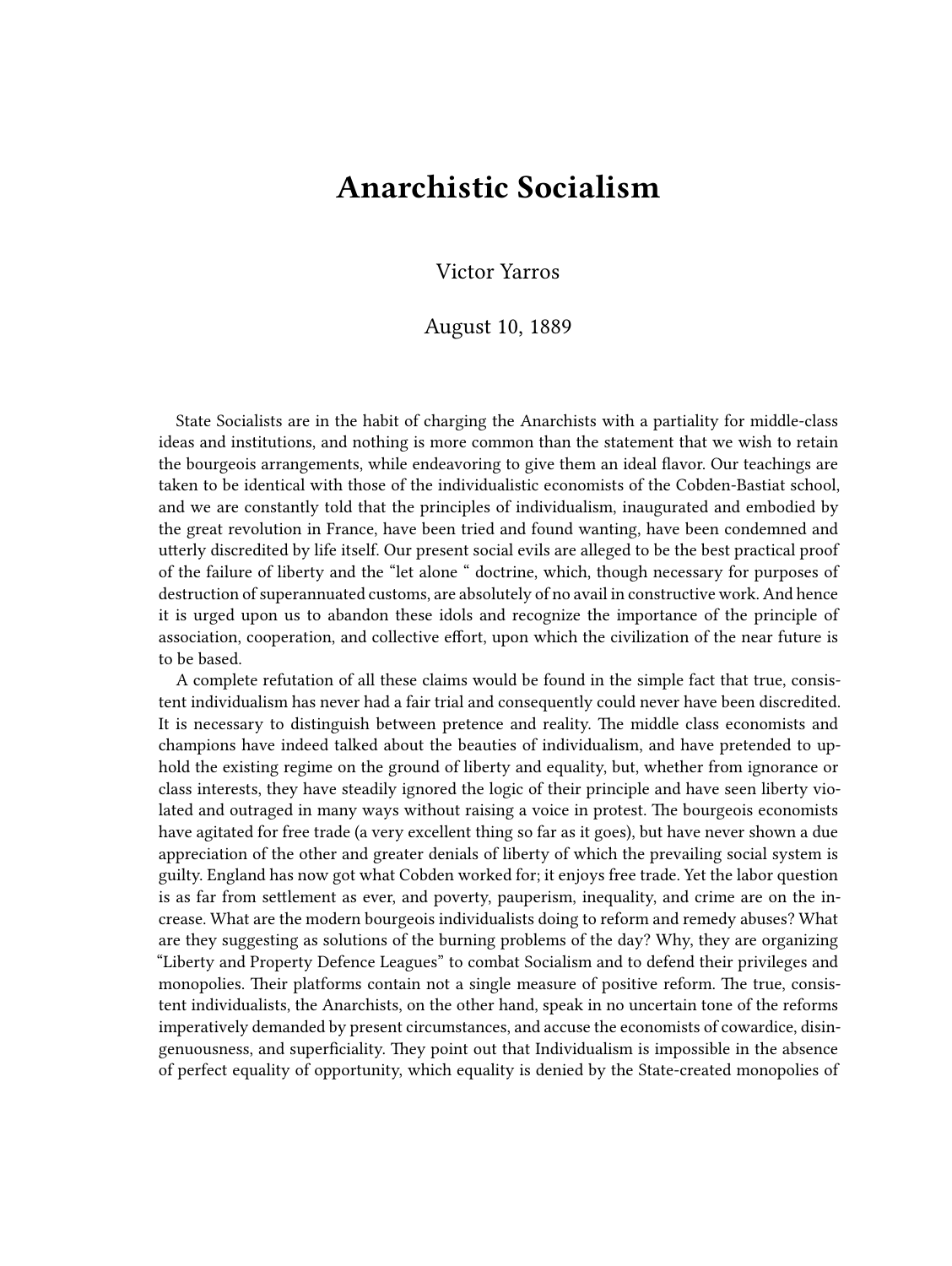land and credit. A landless and moneyless laborer does not possess any liberty. The right to life and to seeking of happiness in one's own way is meaningless without the access to the means of life. Now, land and capital are essential to him who would live independently and in a more or less civilized manner, and the Government deprives us of both. (It would be carrying coal to Newcastle to enlarge here on the subject of land monopoly, the evils of which, if anything, only are too strongly emphasized by the believers in the Single-tax, and of the money question I will at present say no more, referring the reader to Mr. Hugo Bilgram's admirable letter on the matter in the issue of June 22, in which he says that "a new industrial era will dawn and the distribution of wealth will assume an equitable basis" as soon as the Government is forced to allow freedom in the issue of currency and organization of banking.

In our forecast of the results of freedom in money and land-occupation we may be altogether mistaken. Perhaps the laborer will be as much the slave of the owner of machinery then as he is now, and perhaps our economic views are false and unscientific. I am entirely willing to allow that this is not impossible. But at least let State Socialists and other critics understand our exact position, and, instead of fighting men of straw, let them examine our contentions and attempt to meet them. As long as this is not done, as long as the Socialists refrain from a careful analysis of our economic theories—and as one who has studied Marx, Lassalle, Hyndman, Hirkop, and Gronlund, I know that nowhere in the literature of "Scientific Socialism" is any attention bestowed on the subject—they have no right to invidiously characterize our conception of Individualism, our idea of free competition and our attitude toward the proletariat.

But this is not the only answer we have to make to the State Socialists. Though we favor the laissez-faire policy, we do not understand it in the sense in which the bourgeois economists have understood it. Their "let alone" principle was based on a false social philosophy, on a puerile theology and immature political economy. Their optimism was that of Dr. Pangloss, and they, believing that a beneficent providence directed everything to the best in this best of worlds, objected to any men-made laws, institutions, or organizations. They opposed combinations of capital. Their "code of nature " taught them to leave everything to unconscious, spontaneous, automatic action and play. But this view does not bear looking into. The modern theory of evolution destroys the sense of such theological notions. Human opinion, conscious intelligent endeavor, is the agency by which social improvement is furthered, and to oppose conscious action and guidance is pure folly. The Anarchists are emphatically in favor of association and cooperation, and liberty, though a good end in itself, is from the economic standpoint only a means to an end, that end being combination and association. They are fully aware that most of the present blessings are due to cooperation, and the coming social system will have " association " for its watchword. What we protest against is the delusion that the element of compulsion is indispensable, that men must be driven by force to interest themselves in their own welfare, and that government, ever the tool of exploiters, can be converted into a useful instrument of reform. Power will always be abused, and the best man, when placed in unfavorable conditions, loses the distinguishing qualities of noble, refined, and dignified manhood. We do not believe in the government of man by man, and we do not conceive that self-respecting people will consent to be drilled, ordered about, and disciplined by anybody, whether the somebody is called master or public servant. Our ideal of the future is unity in freedom, not enforced uniformity.

A word, now, on the question: what to do in the meantime. It is evident that the efforts of all who hold our views must be devoted to the dissemination of true principles and ideas. The State exists because the people have faith in it. This faith must be shaken and dissolved. We must work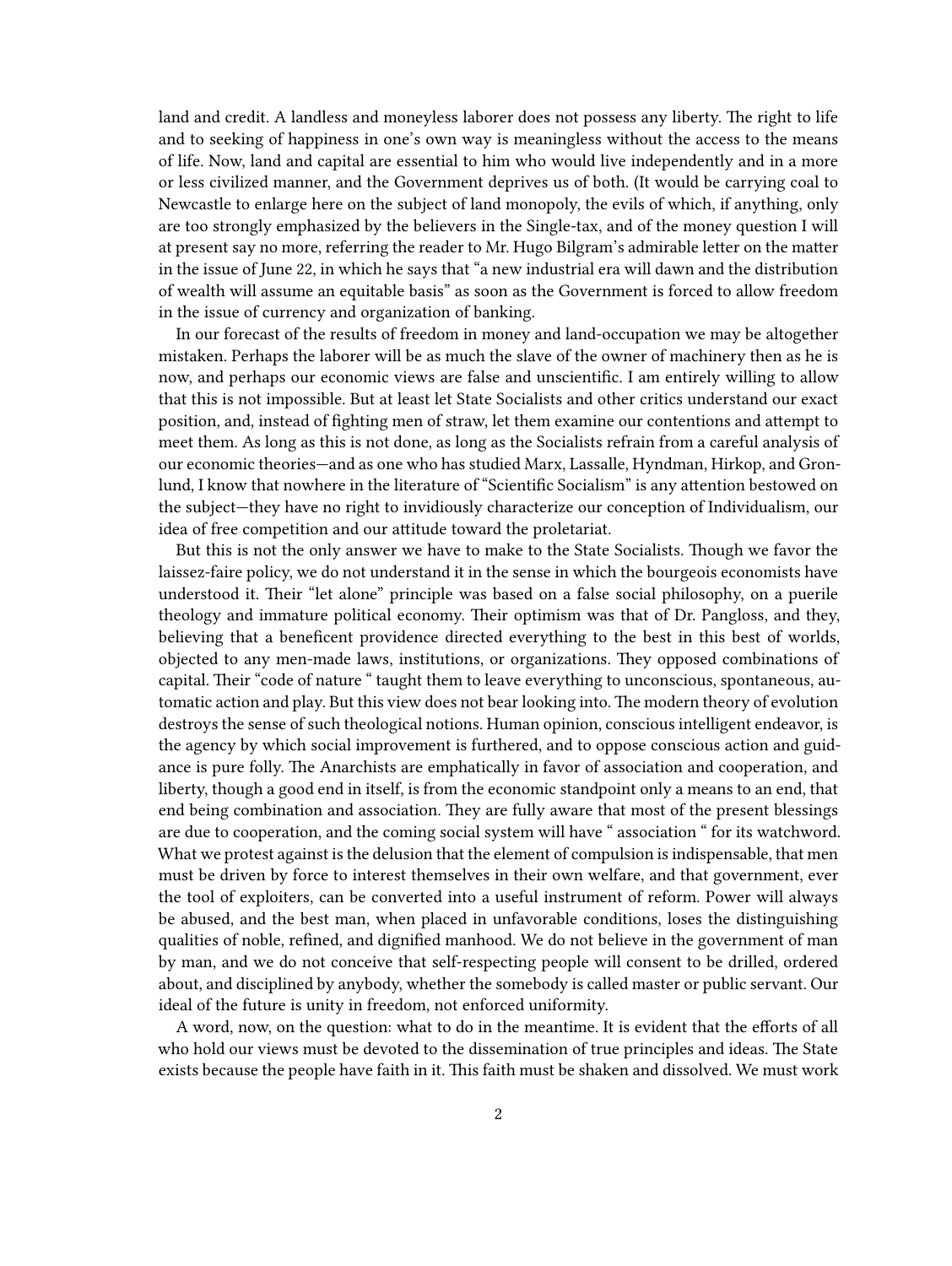to contract the sphere of authority, and to teach the advantages of free association. Buckle has said that the only services governments render to the people consist in the abolition of laws, not manufacture of them, and we must agitate for the abolition of objectionable laws, principally those that we hold responsible for the economic servitude of the laborers. It may be true that just at present the people are inclined to court governmental aid and to expect relief from the intervention of authority, but why he who clearly perceives the error of this method should lend a hand in this reactionary movement, is hard to comprehend. The greater the pressure, the more need of counter influence. The more widespread the error the more reason for vigorous advocacy of truth. The masses readily accept Socialism only because, as Grant Allen says, it is the first and easiest remedy they are ofiered. Should we not, then, invite them to take a second, sober thought, and examine more critically the philosophy which they have espoused? Of course we should. And those who refleet and analyze are apt to discover that State Socialism is as one-sided as the semi-individualism it was called to criticise. The latter laid stress on self-help; the former, in emphasizing the principle of cooperation, lost sight of liberty. Anarchistic Socialism appears to reconcile them by a new synthesis.